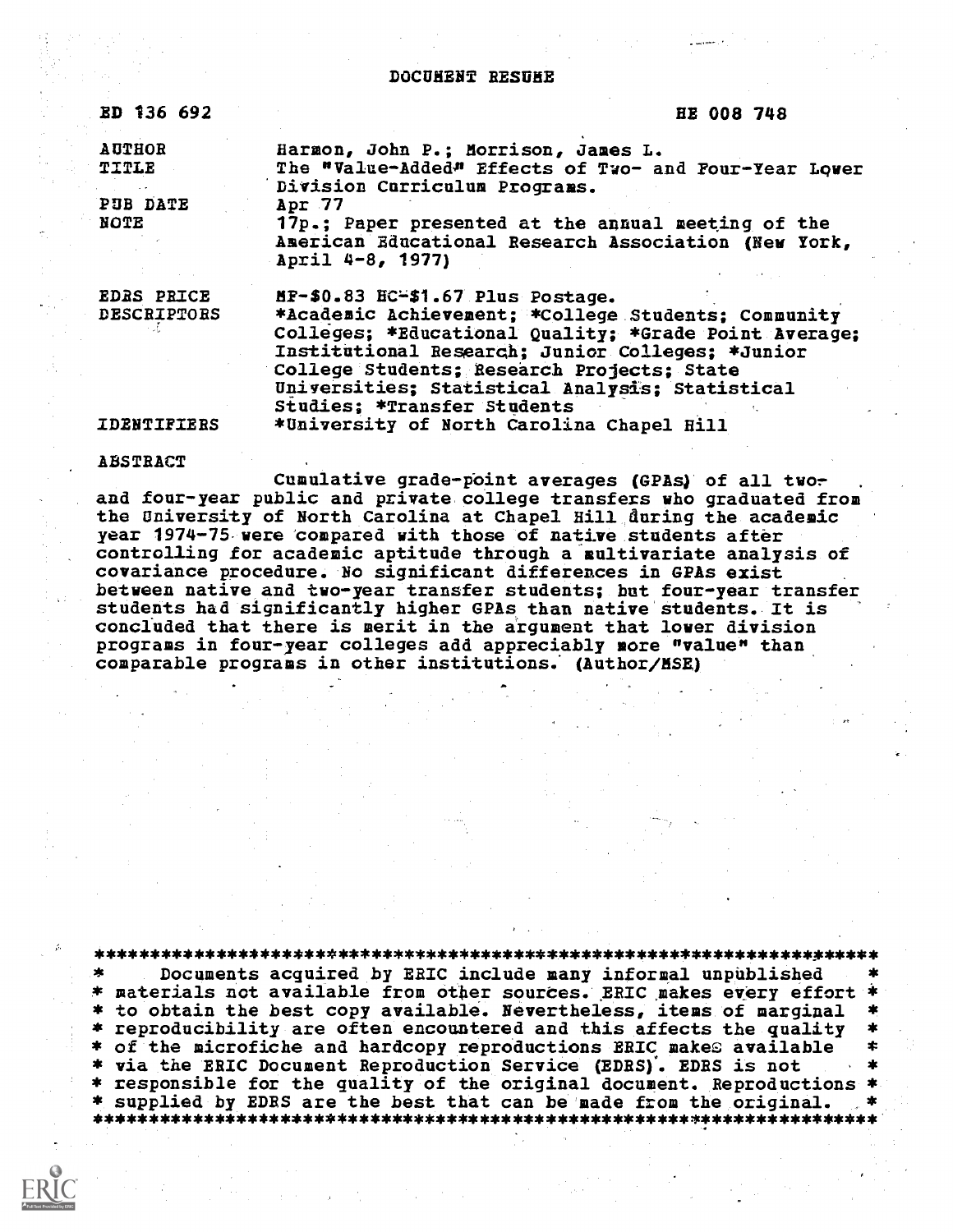# The "Value-Added" Effects of Two- and Four-Year

Lower Division Curriculum Programs

by

John P. Harmon

Cape Fear Technical Institute

and

James L. Morrison

Program in Higher and Adult Education

Division of Organizational Development and Institutional Studies

. School of Education

The University of North Carolina at Chapel Hill

Paper prepared for presentation at the 1977 annual meeting of the American Educational Research Association, New York, April 4-8

HEUSBUP

ED 136692

Running Head: "Value-Added" Effects

ARTMENT OF **THOMA DEPA EPERT POINT NECESSAL**  $\frac{1}{20}$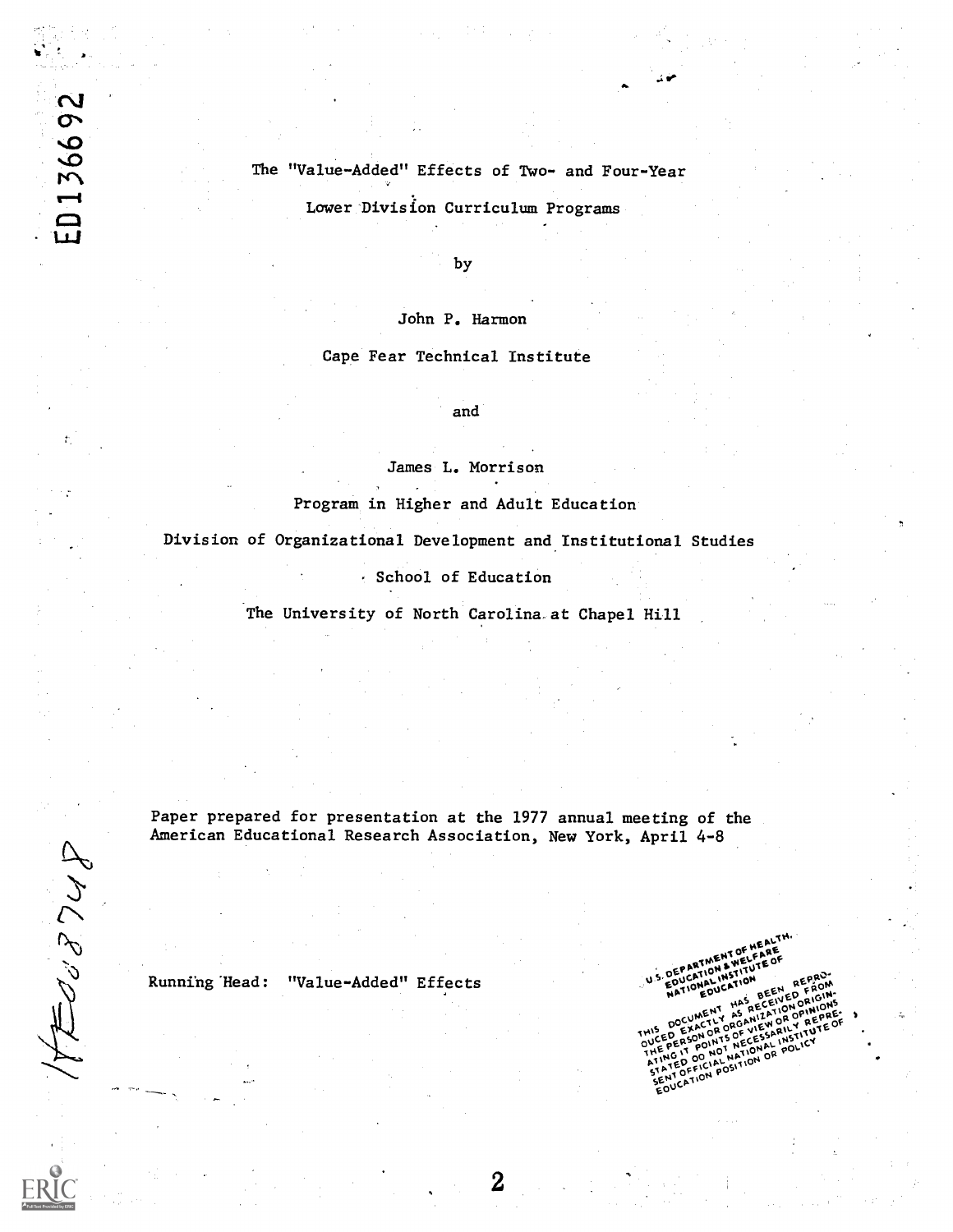## Abstract

"Value-Added" Effects

Cumulative GPAs of all two-and four-year public and private college transfers who graduated from UNC-CH during the academic year 1974-75 were compared with those of native students after controlling for academic aptitude through a multivariate analysis of coyariance procedure. No significant differences in,cumulative grade point averages exist between native and two-year transfer students; but four-year transfer students had significantly higher grade point averages than native students. We conclude that there is merit in the argument that lower division programs in four-year colleges add appreciably more "value" than comparable programs in other institutions.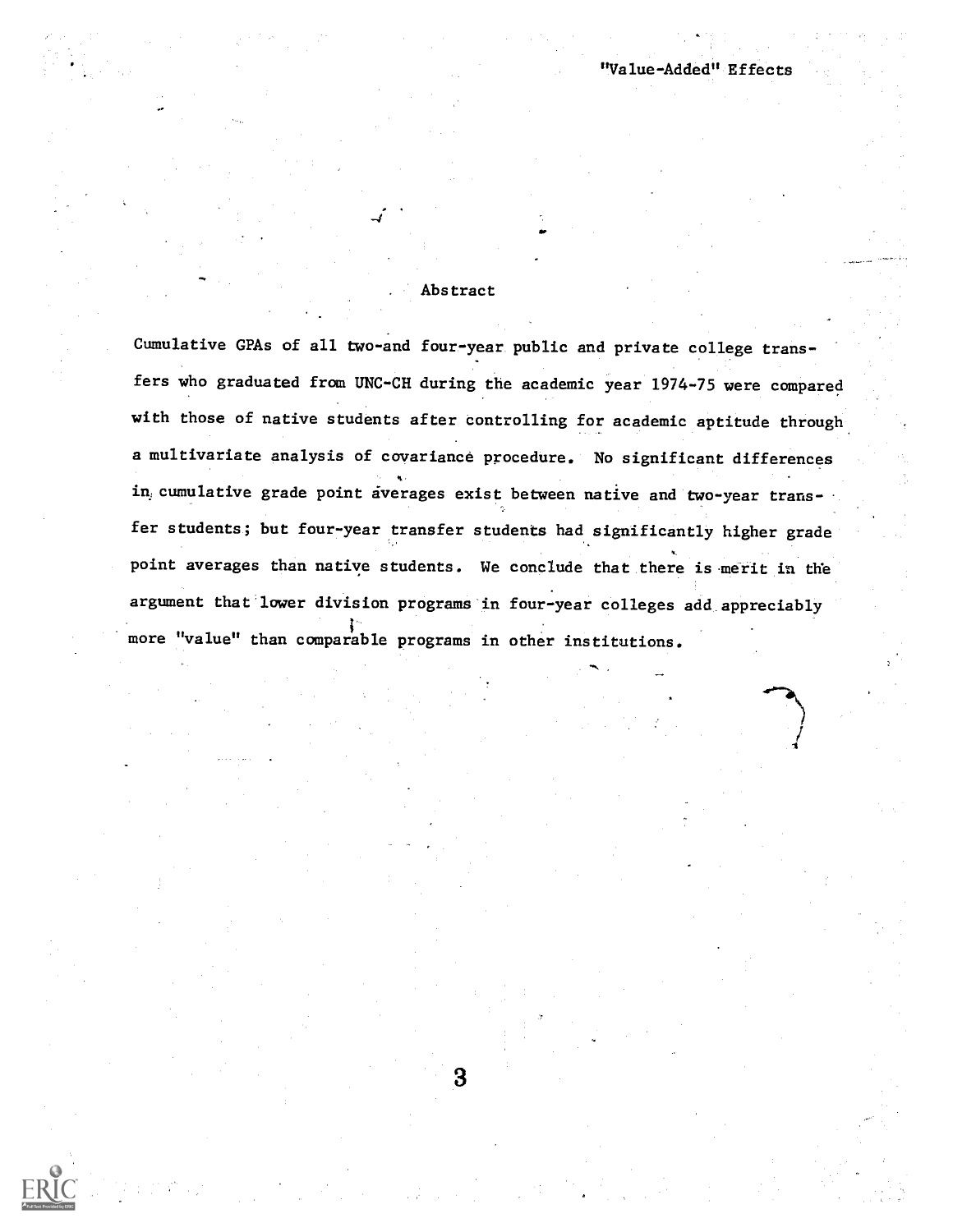## The "Value-Added" Effects of Two- And Four-Year

Lower Division Curriculum Programs

The American system of higher education is composed of a wide range of colleges and universities which profess to offer considerable diversity in their curricular programs. However, as Astin (1968) has noted, most institutions of higher learning profess to pursue a common goal of excellence. One tenet in higher education is that intellectual development is best nurtured at so-called "high quality" institutions. This assumption is supported by the fact that the graduates of our leading universities are generally more successful occupationally than'the graduates of lesser colleges. Thus, it follows that the former institutions add more "value" to the lives of students who attend them than the latter institutions add to the lives of their students. A flaw in this reasoning becomes evident upon recognition that the best students intellectually, socially, and economically, attend the leading schools. Thus, if an institution initially obtains the highest quality material (students) through a selective admissions procedure, and does not alter this material in a detrimental fashion, then it is reasonable to expect that the "finished product" will be of highest quality as well. However, is this "product" a consequence of "schooling," or a consequence of the quality of "input"?

This question assumes more than merely academic importance in a period of the "steady state," where some institutions are closing their doors, and where others are desperately concerned with maintaining enrollments. In four-year colleges, and particularly in independent four-year colleges, admissions officials publicize the advantages of students attending an institution characterized by a faculty, many (or most) of whom have doctorates,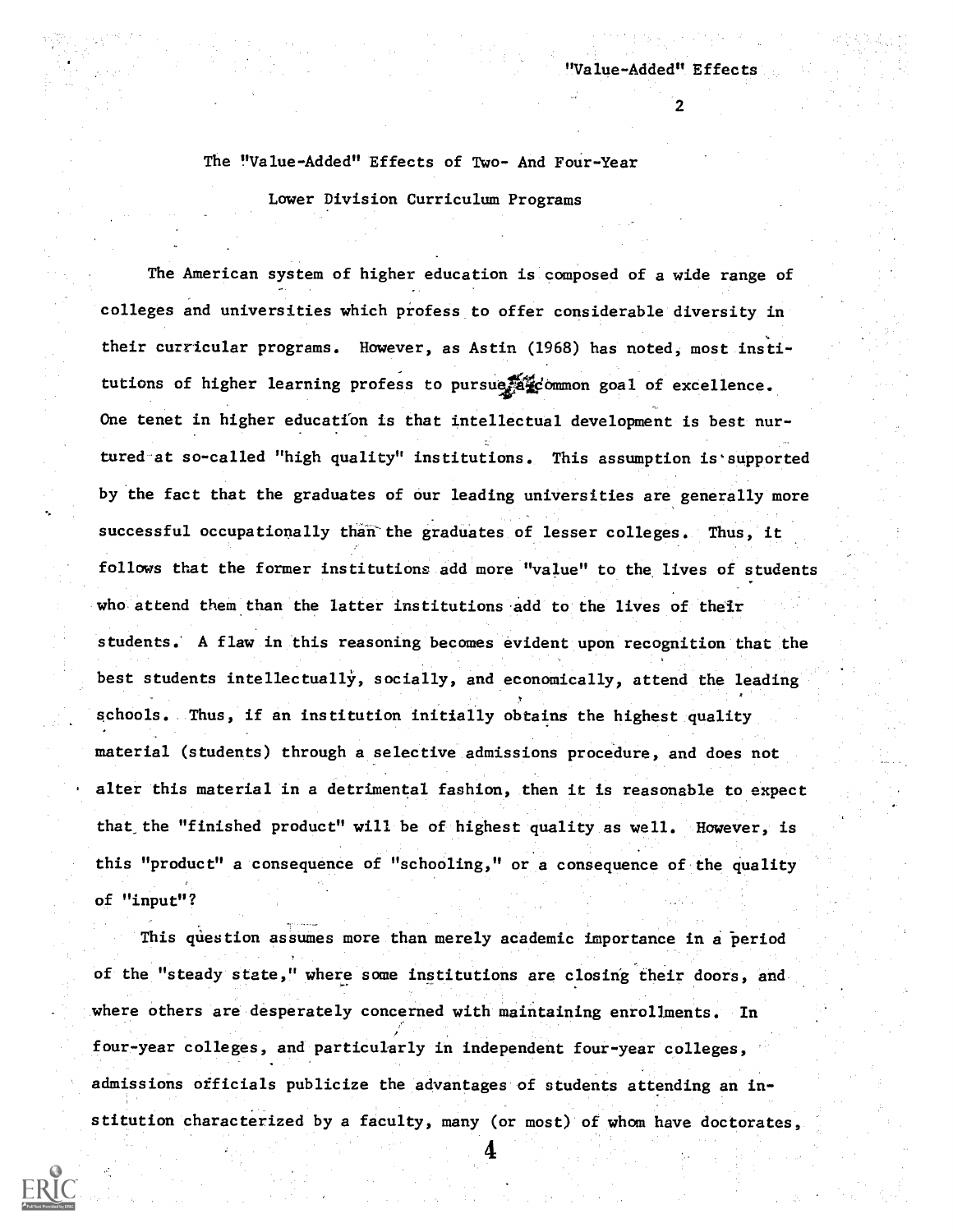unencumbered with "publish or perish" requirements in fulfilling their teaching\_responsibilities. 'Spokesmen for two-year colleges, particularly when arguing for increased funding, have maintained that their faculties can and have overcome the inherent instructional problems caused by the enrollment of a widely diverse student body (Blocker et al, 1965; Cohen, 1969; French, 1974; and Monroe, 1972). In contrast, numerous scholars (Dressel, 1963; Mayhew, 1969; and Patterson & Longworth, 1966) have voiced concern over the apparent lack of interest by major universities in good teaching, particularly at the undergraduate level. For example, Dennis and Kauffman (1969), raise the issue of part-time gradinate students providing a significant portion of instruction in undergraduate education at univer sities. McGrath (1966), notes that such use of graduate students reflects the universities' emphasis on research over teaching. A consequence, according to some scholars, is that lower division courses are not as well taught in the university as elsewhere (Riesman, Gusfield, and Gamson, 1971).

The purpose of this paper is to explore the question of the relative "value-added" effects of curricular programs in two- and four-year, public and private, institutions. We will begin by briefly reviewing the research -which compares the academic performance of two- and four-year college transfers to universities.

#### Review of Literature

Two-year college advocates cite the voluminous research (well over one hundred studies) which supports the contention that two-year college transfer students do quite well after transferring to senior institutions even when these students would not have met the entrance requirement criteria of the senior colleges as freshmen (see Harmon, 1976, for a general description and listing of these studies). Even so, they still, on the average, do not do as well as 'native" students, i.e., those students who did matriculate

5.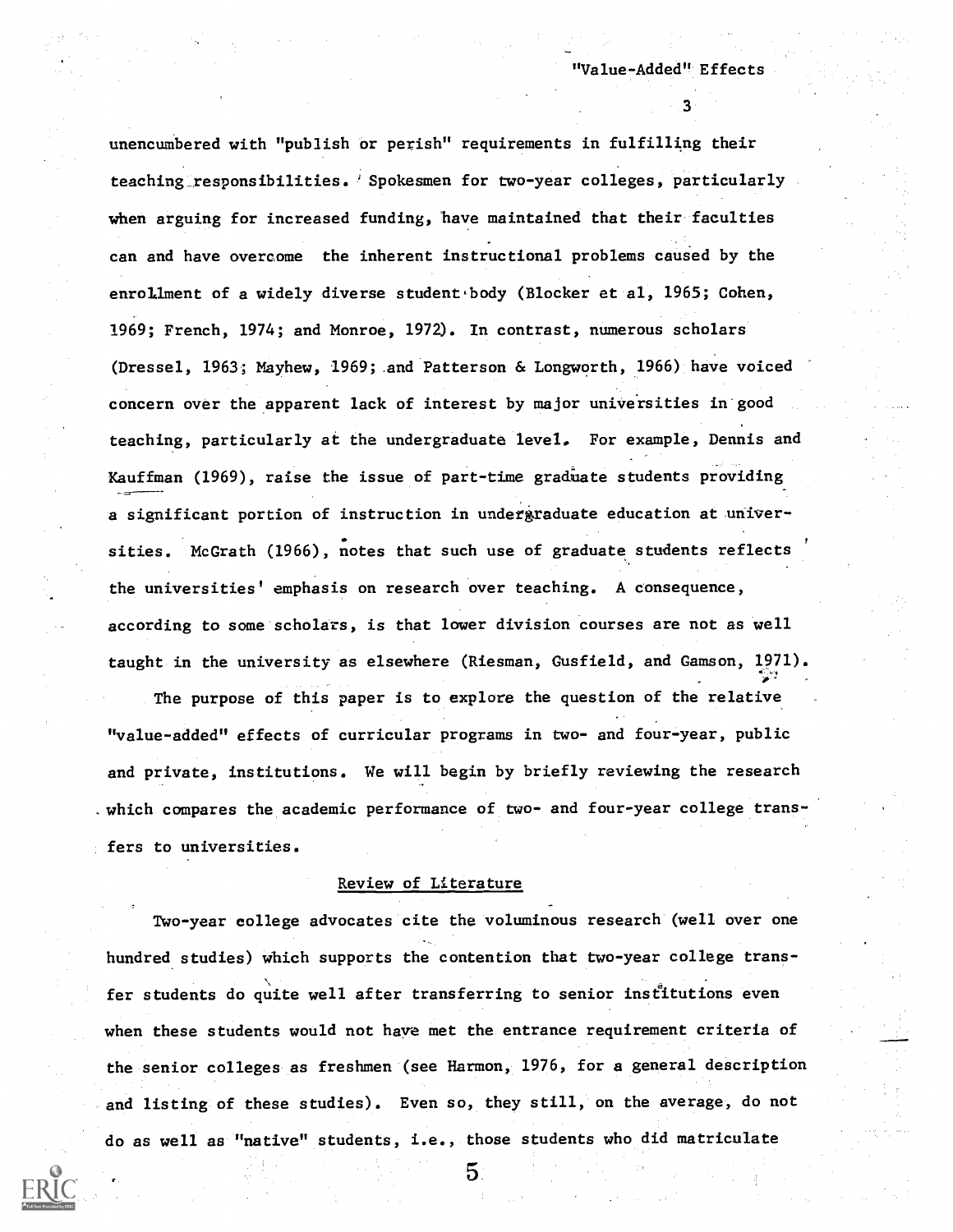as freshmen in the senior institutions. However, as noted above, this finding may be explained by the fact that the average academic aptitude of twoyear college transfers is not as great as that of native students. This explanation, of course, supports the contention found in the two-year college literature that these colleges, being student-oriented and staffed with a teaching-oriented faculty, are thereby able to effectively prepare students to be successful in an institution where they were initially denied entrance.

Research comparing the performance of four-year college transfers to the performance of native students is much more limited, and may be charact erized by mixed results. For example, Melnick (1970) and Wermers (1973) , found that grade point averages of natives and four-year college transfers were not significantly different. On the other hand, Kelley (1970) and Johnson (1965) found that four-year transfers had higher grade point averages than native students. Mann's (1963) Oklahoma study produced the opposite result, i.e., natives<sup>t</sup> averages were greater than four-year transfers' averages. In all of these studies, the grade point average of four-year college transfer students was higher than that of two-year college transfer students.

Relatively few studies have employed a design which controlled for initial academic aptitude (e.g., high school grades, SAT scores, college major) when making comparisons in academic achievement at the university. In fact, we could only locate seven studies concerning transfers which used this design. In six of the seven studies we were able to locate, academic performance of transfer students equalled that of native students after aptitude was controlled (Brady, 1971; Davidson, 1965; Henderson, 1972; Nickens, 1970; Sutton, 1969; and Wermers, 1973). In only one study (Jones, 1966) was it found that natives' grade point averages were significantly higher than both two-year and four-year transfers' grade point averages after apitude

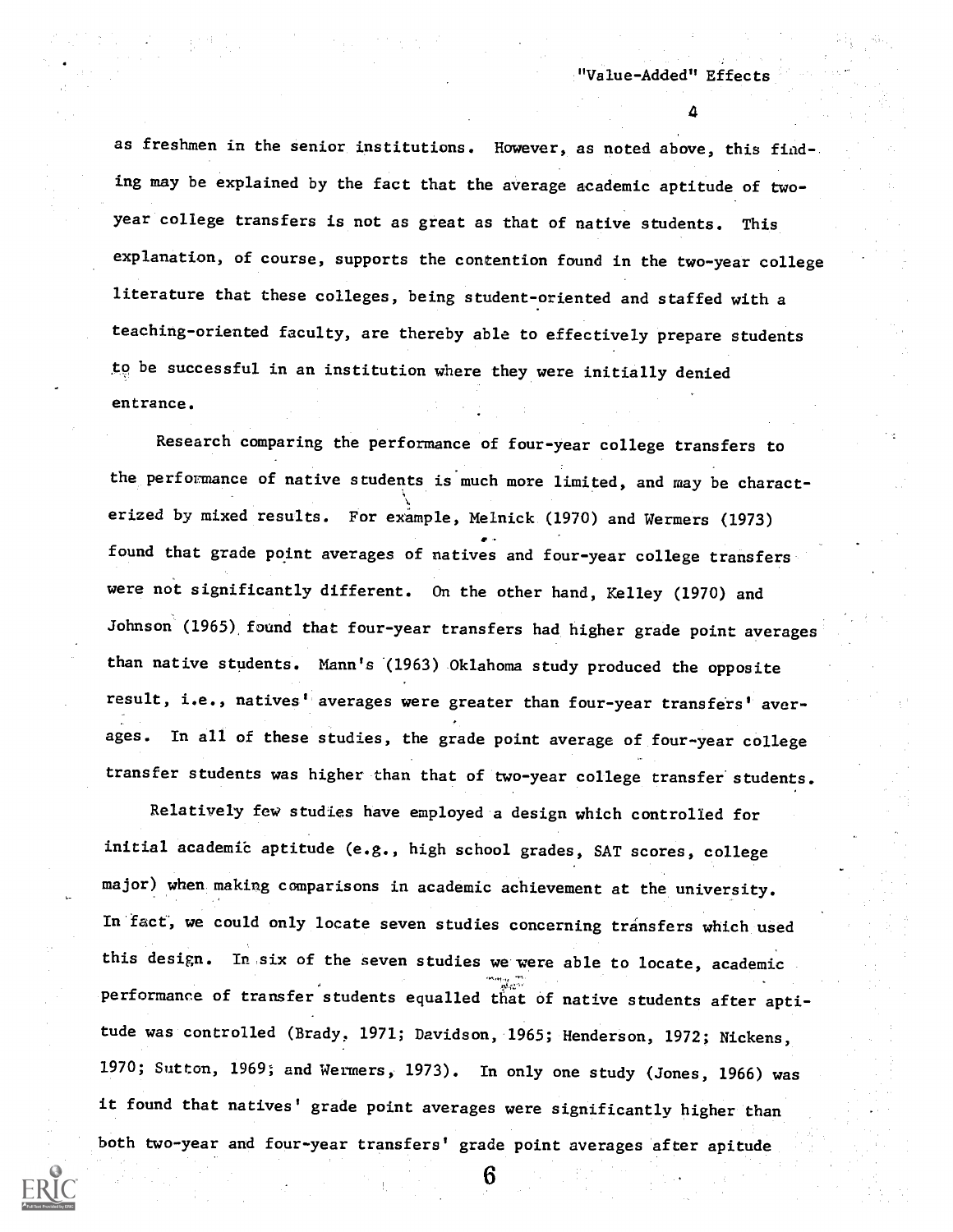(high school rank and SAT scores) was controlled. It should be noted, how-. ever, that Jones used a rather limited group of transfers (those who gradu. ated on time and who majored in physical science or mathematics) as opposed to a general sample of all transfers; as did most studies,

Given the paucity of research which controls for initial differences in aptitudes, the relatively mixed findings of that research, and the limited populations of these studies, we consider it important to compare the per formance of two-and four-year public and private transfer students with that of native students at a major university. If the curriculum of either the two- or the four-year lower division programs provide superior education, i.e., adds more value, we would expect that the performance of these transfers would be significantly better after the effects of academic aptitude have been removed. The following section describes the design and methodological considerations in our study.

### Method

The population of this study consists of those University of North Carolina at Chapel Hill (UNC-CH) students who received their baccalaureate degrees during the 1974-75 academic year  $(N = 2,994)$ . The total number of transfers in this population was 625. After eliminating those transfers who did not attend UNC-CH for approximately one-half of their degree program, this number was reduced to 29 transfers from public two-year colleges, 129 transfers from private two year colleges, 149 transfers from public fouryear colleges, and 124 transfers from private four-year colleges. A 25% per cent random sample of native students ( $N = 2,369$ ) resulted in a sample of 601 students.

Data necessary for hypothesis testing was obtained through the cooperation and assistance of the Office of Records and the Office of the Registrar at UNC-CH. A preliminary analysis of this data comparing academic indicators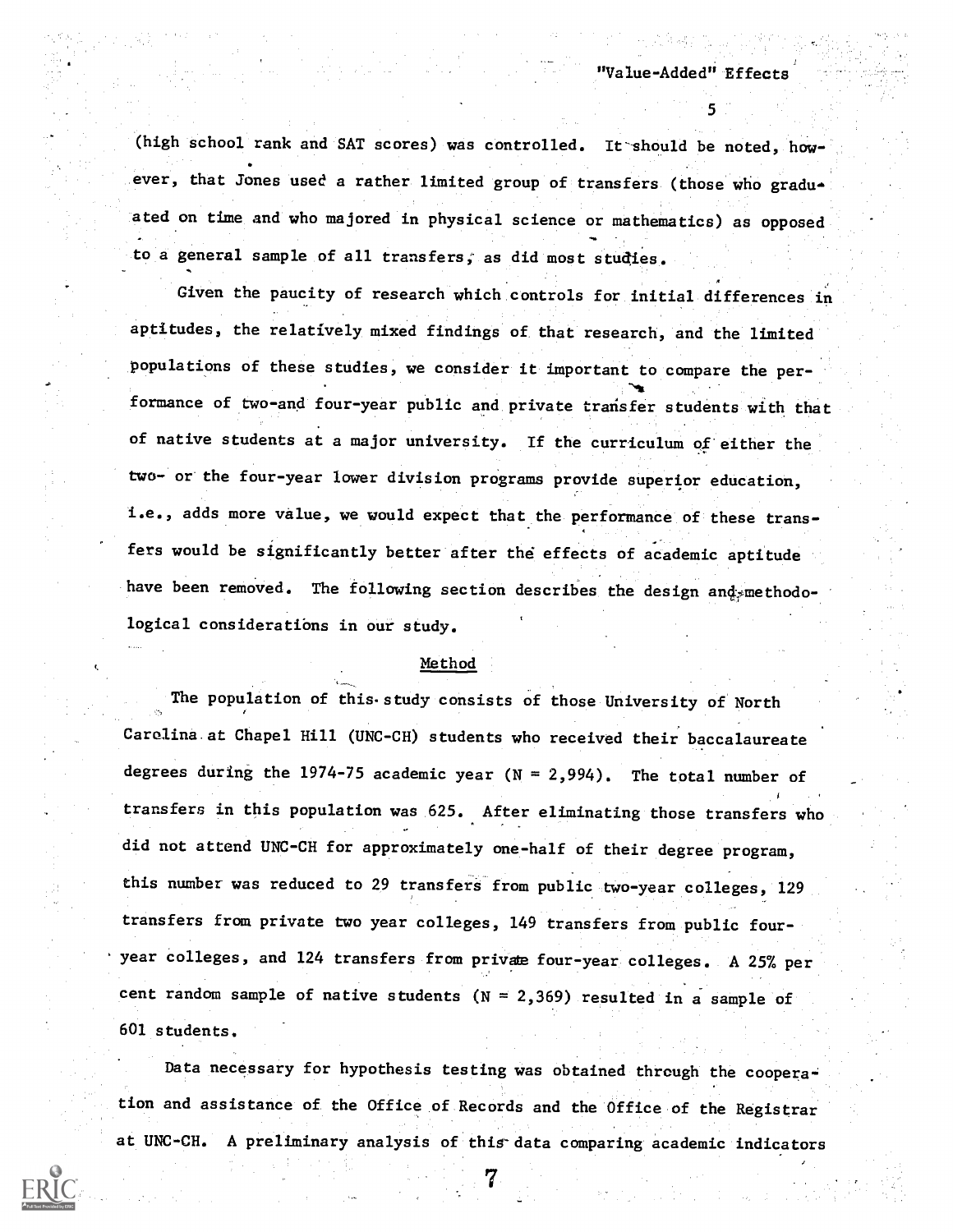$\mathcal{L}=\mathcal{L}^{\text{max}}$  , where  $\mathcal{L}^{\text{max}}$ 

for native and the various categories of transfer students shows that native students had a higher mean rank in high school and higher SAT scores than any category of transfer student, and a higher final two-year mean grade point average at UNC-CH than two year transfer students, but this average was slightly less than that for four-year college transfer students (see Table 1).

## Insert Table 1 about here.

A separate multivariate analysis of-variance was performed to compare the mean differences between two-year public and two-year private grade point averages and between four-year public and four-year private averages to see if significant differences existed between the group means. The difference between the two-year mean averages was not significant  $r(4,1024)$ = 1.744,  $p\lt.138$  nor was the difference between the four-year mean averages  $\mathbb{E}F(4,1024) = 1.400$ ,  $p\leq .232$ . Therefore, we conclude that there are no significant differences between public and private two-year college transfer, students nor between public and private four-year college transfer students, thereby enabling.us to combine these four categories into two: two-and four year transfer students.

To explore the central question of this paper, i.e., are there differences in the "value-added" effects of curricular programs in two-year colleges, fouryear colleges, and universities, we will first use one-way multivariate analysis of variance F tests to compare mean grade point average differences in the three groups for each of the final four semesters at UNC-CH, and then use a three-way multivariate analysis of covariance to remove the effects of initial academic aptitude and other variables which may account for differences in academic achievement other than curricular program by type of institution.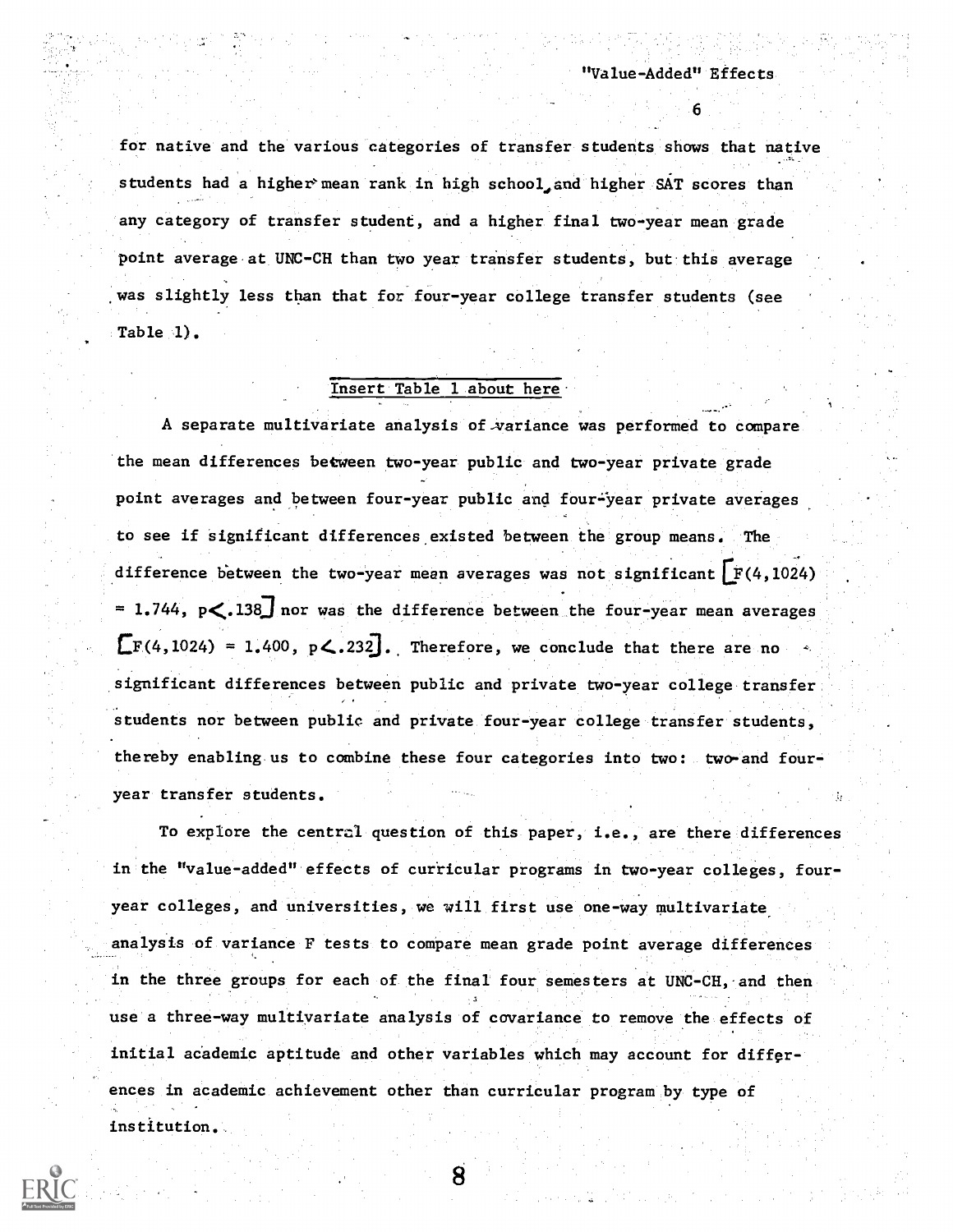# Results

A series of one-way multivariate analyses of variance F tests comparing mean grade point averages for each of the final four semesters between each of the three categories of students found the following:, mean grade point averages of two-year college transfers were significantly less-than mean averages of natives  $\left[\text{F}(4,1024) = 5.061, \text{ p} \le .001\right]$  and significantly less than mean averages of four-year college transfers  $\left[ F(4,1024) = 6.782, p<.001 \right]$ . No significant difference was found between mean grade point averages of four-year college transfers and native students  $[F(4, 1024) = 1.329, p \n4.257]$ .

As stated above, a three-way multivariate analysis of covariance may be used to control for initial differences among groups. The covariates selected for this study are high school rank, SAT verbal score, and SAT math score. These covariates were entered into the statistical equation in order to partial out the effects of initial inequalities in academic ability, prior to compar-  $\mathcal{L}_i$  . The set of  $\mathcal{L}_i$ ing academic performance of the three groups at UNC-CH. In addition to the factor of college origin, two additional variables observed earlier to be correlated with academic performance (and valid predictors of such), sex and major, were utilized as factors in the analysis to test not only the main effects of the central factor, but also to test for any interaction effects which may account for a significant portion of the total variance.

As may be noted in. Table 2, no significant differences were found for

# Insert Table 2 about here

sex  $\lbrack F(4,886) = 2.112, p<.007 \rbrack$ , but significant differences were found for major  $[F(4,886) = 3.28, p \, \textless.001]$ . In all four semesters considered, the highest averages were attained by language and humanities majors, followed in order by mathematics and science majors, and then by business and related majors. Testing for any interaction effects, we analyzed sex by major, sex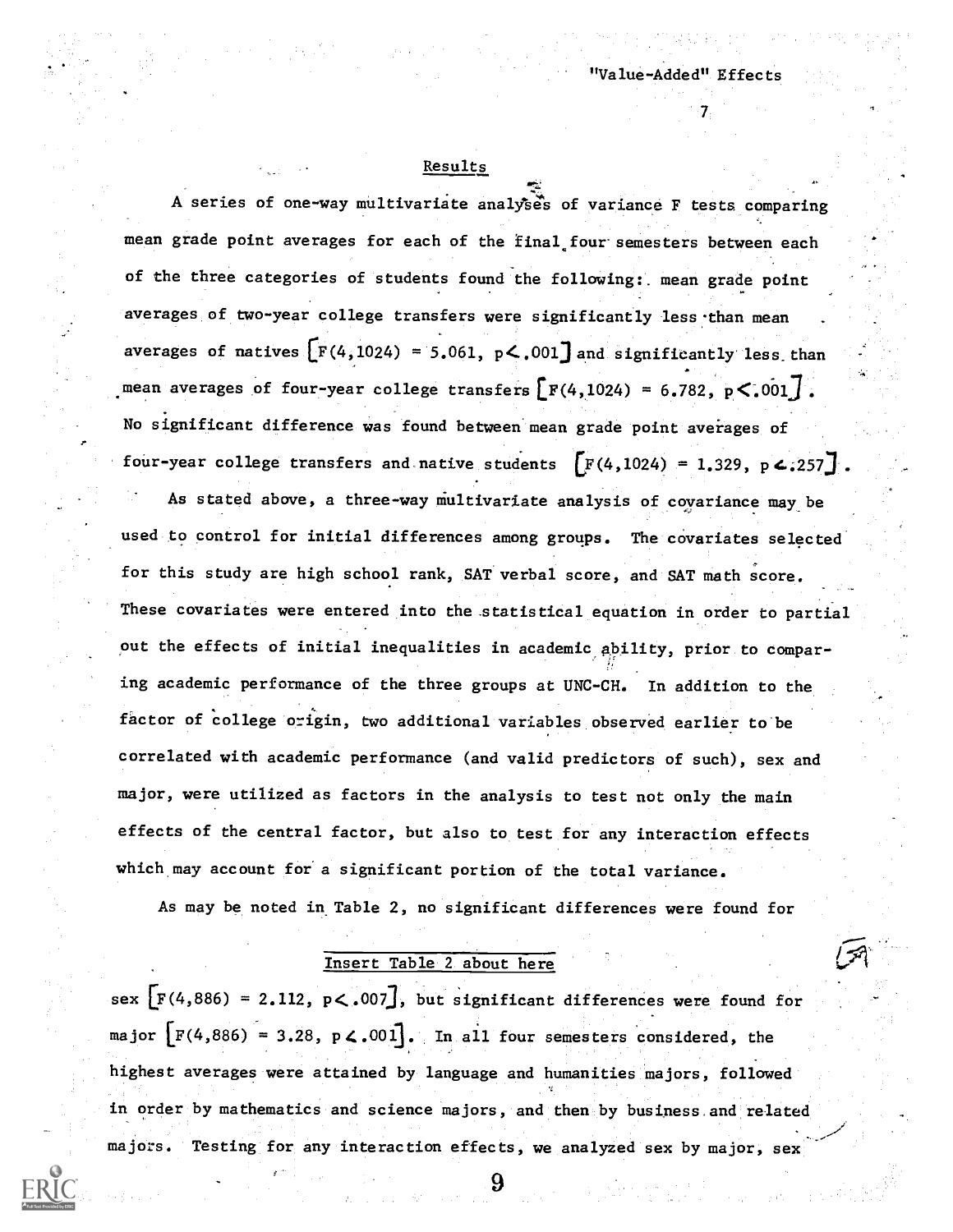by college, major by college, and sex by major by college. No significant interactive effects were found, thus allowing direct interpretation of the main effecta.

Therefore, we find that there are no significant differences between the adjusted means of two-year-transfers and natives  $\left[F(4,886) = 0.414$ , p $\swarrow$ \_ .... \_ .799], or between four-year transfers and two-year transfers' adjusted average  $\mathbf{F}(4,886) = 2,212$ ,  $\mathbf{p} < .066$ . However, the adjusted grade pointaverages of four-year transfers were significantly higher than the mean adjusted averages of natives  $F(4,886) = 5.454$ ,  $p \le .001$ .

### Discussion

Before discussing our findings, it is important to acknowledge the limitations of this study. For example, we used only the records of those students who graduated during a single academic year, 1974-75. While there is no reason to believe that this graduating class was dissimilar from other recent graduating classes, this study makes no attempt to establish similarities or differences between classes. However, one might project the possibility that the 1974-75 graduating class is reasonably representative of other graduating classes for the past few and next several years.

Another limitation evident in the design E this study is that only students who graduated from UNC-CH were considered in the population. Students who graduate from other universities and who may have had different characteristics were not included. However, it would appear reasonable to assume that students who attend major state universities would share similar characteristics with UNC-CH students, and that the findings of this study may have a degree of generalizability to these institutions. Generalizability 4 would be strengthened in cases where university admissions policies, socioeconomic characteristics, population distributions, and state patterns of higher education are similar to those of UNC-CH.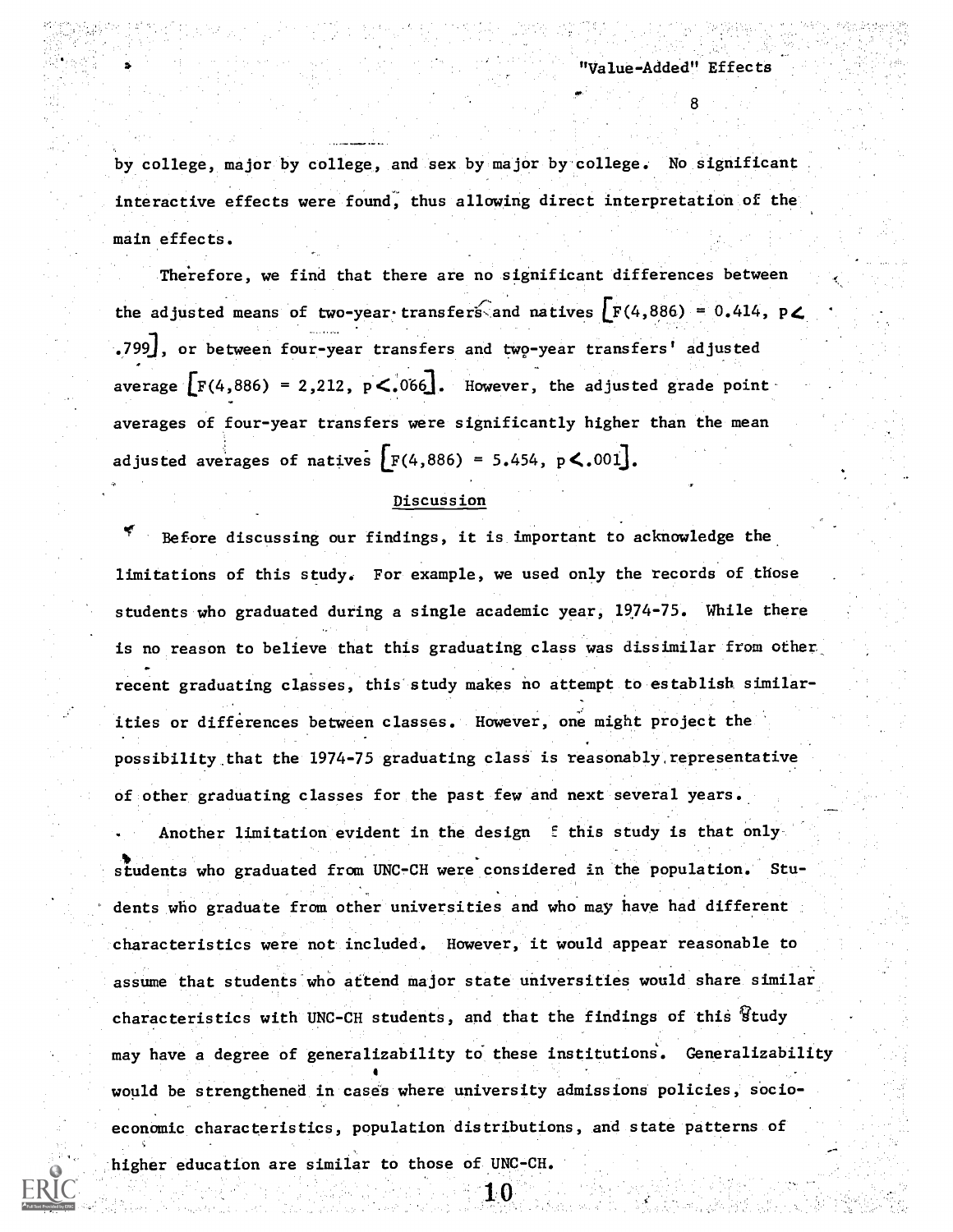9 (1968).

A third limitation rests in the fact that only those transfer and native students who eventually graduated were considered in this study. Those students who failed to graduate were unaccounted for, although the study did account for transfers and natives who took longer than the normal time to complete their degree. No attempt was made to ascertain the number of transfer or native students who failed to graduate at all.

One final limitation needs to be mentioned; ihat only transfers in regular degree programs were considered, and one- and.three-year transfers were eliminated. No attempt was made to include these students, nor was any effort made to analyze their academic performance.

Subject to these-limitations, it would appear that educational programs offered by two-year colleges, both-public and private, are successful in their attempts to prepare their students to meet the academic demands of universities. Although two-year college transfer students score lower on aptitude tests and other indicators used to predict academic achievement, they do as well as native students when these differences are removed. Indeed, considering initial differences in academic ability, the two-year college experience appears to have been as beneficial to two-year college students as attendance in the lower division program of the university has been to natives. We cannot say, however, that the curriculum of two-year colleges adds more "value" to students than does the lawer division academic curriculum of the university. Indeed, it.may be that the two-year college transfer programs are only acting as "filters" which identify those students who would have been successful in lower division university programs had they attended them initially, even though they had failed to qualify originally. As Birnbaum (1970) notes, college "predictor variables" are based on probability tables which are reasonably accurate, but clearly not perfect, and, therefore, many students with lower aptitude scores are quite capable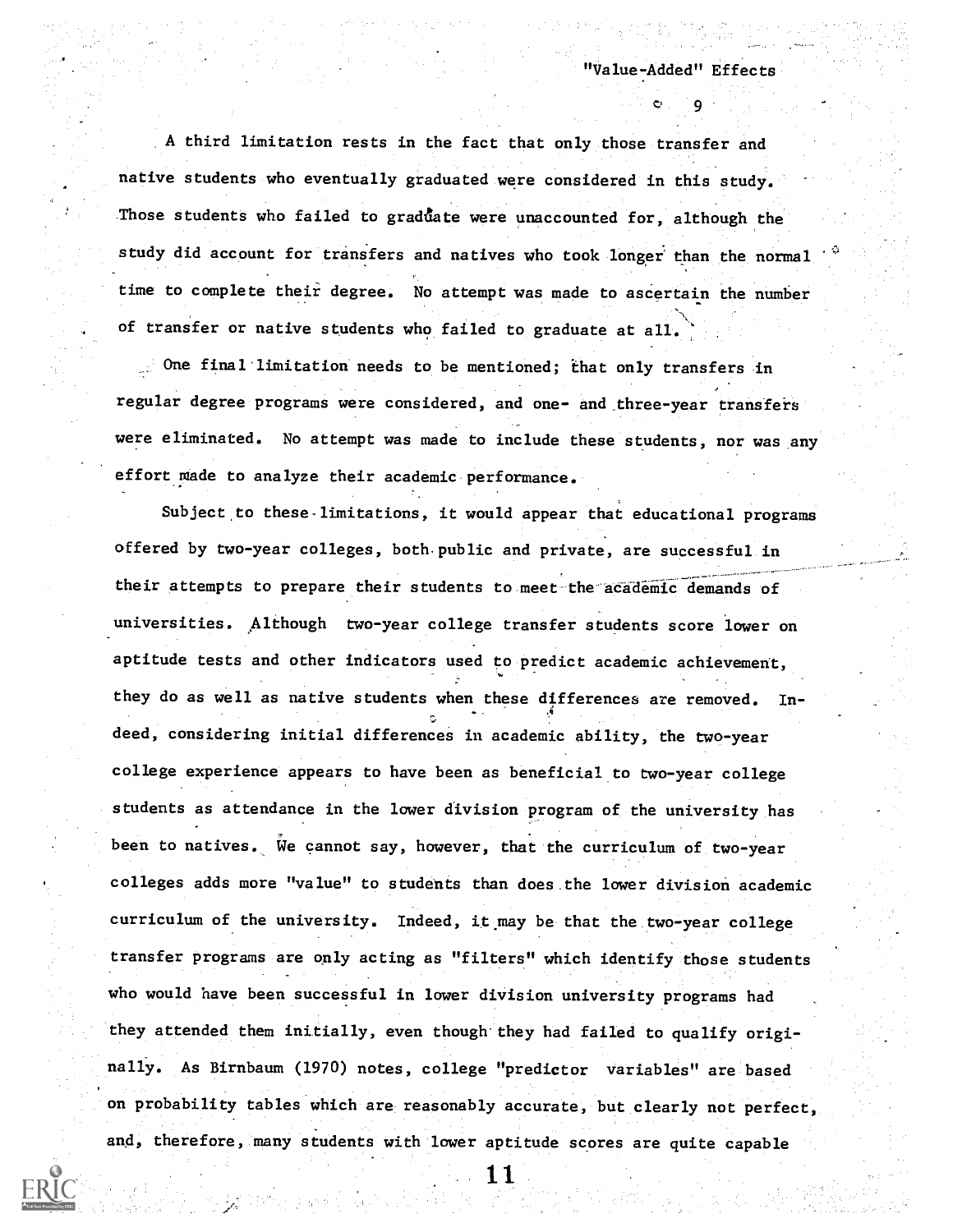of university work even though they would not originally be accepted for initial admission.

Such is not the case with lower division programs of four-year colleges. Here, although four-year transfer students had lower aptitude scores, theymade essentially the same grades as natives, and, when initial academic differences and.such variables as sex'and major were considered, they did significantly better. This finding provides evidence that experiences in the lower division curriculums of four-year colleges adds "value" in comparison to experiences in the curriculums of two year colleges or of UNC-CH. Unfortunately, we must regard this study as exploratory. It will take further research to investigate and isolate the crucial variables which can account  $\circ$ for adding "value" to undergraduate educational experiences.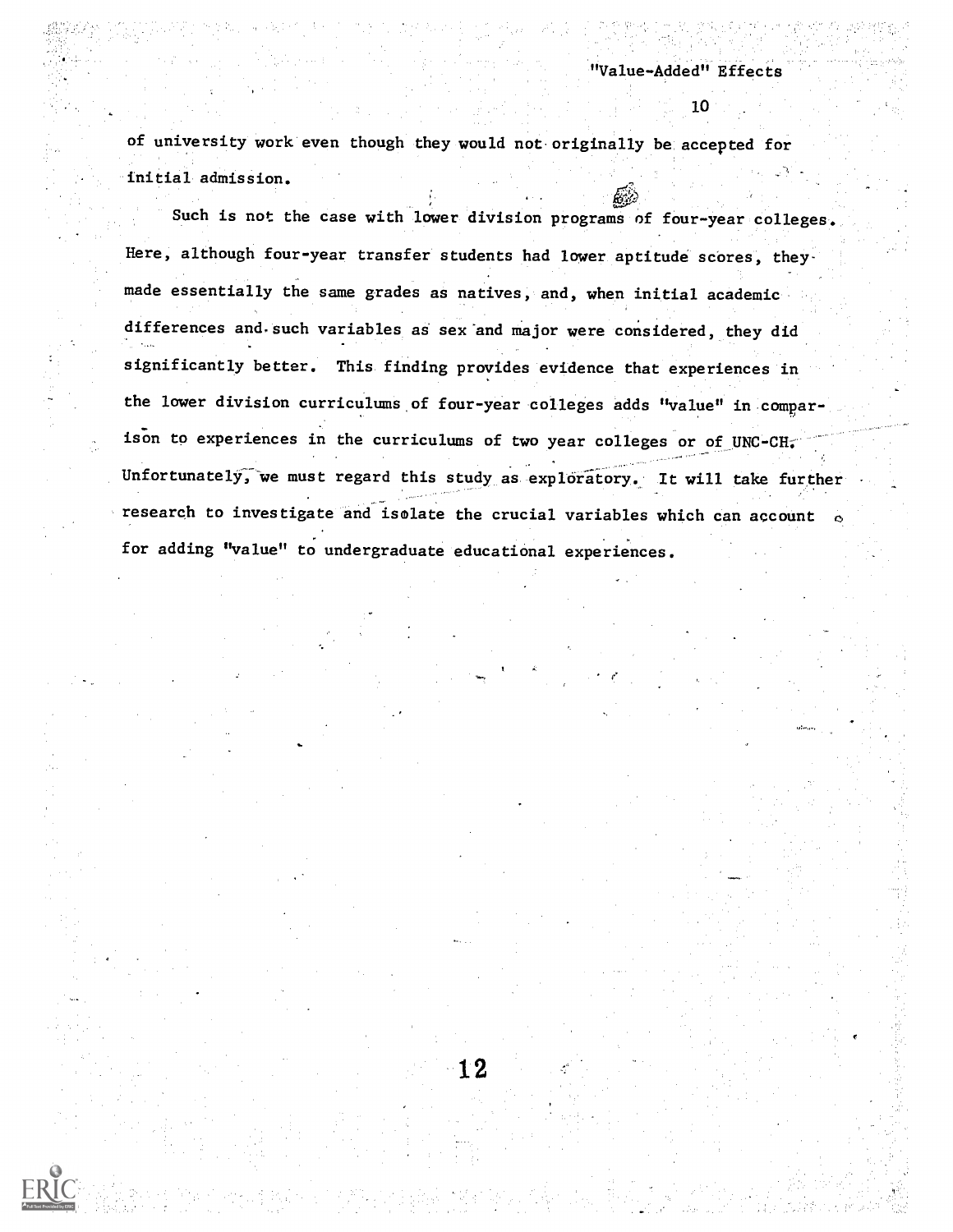#### References

Astin, A. W. The college environment. Washington, D.C.: American Council on Education, 1968.

Birnbaum, R. Why community college transfer students succeed in 4-year colleges--The filter hypothesis. Journal of Educational Research, 1970,  $-63$ , 247-249.

Blocker, C. E., Plummer, R. H., & Richardson, J. C., Jr. The two-year college: A social synthesis. Englewood Cliffs, N. J.: Prentice-Hall, 1965.

Brady, W. J. A comparison of the academic performance of native students and junior college transfer students in the colleges of agriculture, business, and education at the University of Georgia. Unpublished doctoral dissertation, University. of Georgia, 1971.

Cohen, A. M. Dateline '79: Heretical concepts for the community colleges. Beverly Hills, Calif.: Glencoe Press, 1969.

Davison, R. L. A comparison of the scholastic success of transfer and nontransfer students at the University of North Dakota. Unpublished doctoral dissertation, The University of North Dakota, 1965.

Dennis, L. F., & Kauffman, J. F. (Eds.). The college and the student. Weshington, D.C.: American Council on Education, 1966.

- Dressel, P. The undergraduate curriculum in higher education. Washington, D.C.: Center for Applied Research in Education, 1963.
- French, P. L. Teaching in the private college: Critical resource in a world of limited growth. Liberal Education, 1974, 60, 215-227. Harmon, J. P. The "Value-Added" Effects of Two-Year College Transfer Programs.
- Unpublished doctoral dissertation, University of North Carolina at Chapel

Hill, 1976. 13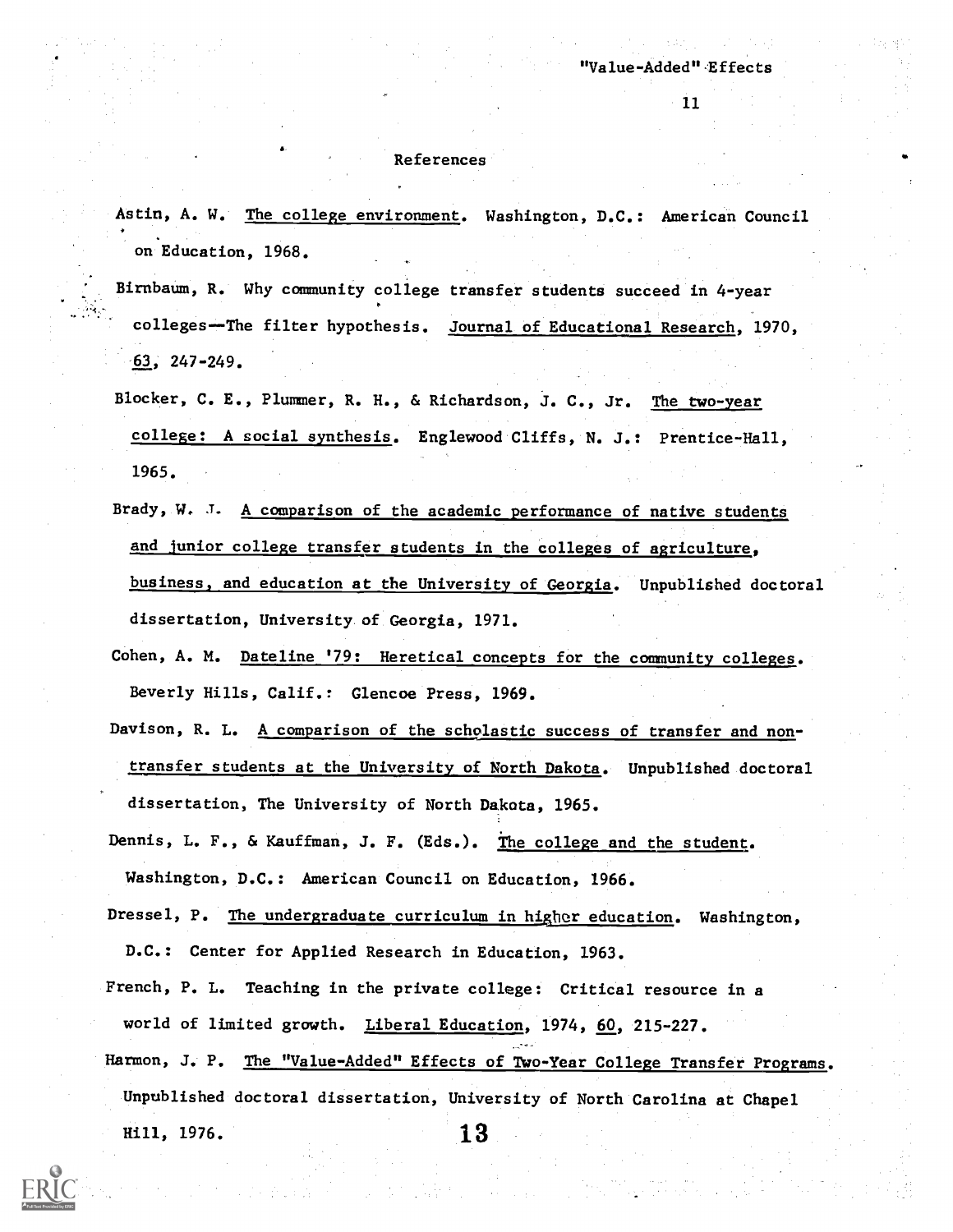Henderson, J. L., Jr. An analysis of the academic success of community college transfer students as contrasted to native students in four North Carolina public-supported universities. Unpublished doctoral dissertation, North Carolina State University at Raleigh, 1972.

- Johnson, C. E. A study of the scholastic achievement of junior college transfer students at the University of Missouri. Unpublished doctoral dissertation, Missouri University (Columbia), 1965.
- Jones, F. M. A controlled comparison of the academic performance of native and transfer students at the University of Georgia. Unpublished doctoral dissertation, University of Georgia at Athens, 1966.
- Kelley, R. E. Differences between transfer and non-transfer students and their academic performance at the University of Oklahoma. Unpublished doctoral dissertation, The University of Oklahoma, 1970.
- Mann, M. The academic achievement of transfer students at the University of Oklahoma. Unpublished doctoral dissertation, The University of Oklahoma, 1963.
- Mayhew, L. B. Colleges today and tomorrow. San Francisco: Jossey-Bass, 1969.
- McGrath, E. J. (Ed.). The liberal arts college's responsibilities for the individual student. New York: Columbia University, 1966.
- Melnick, M. The academic performance of students who transfer after two years. A report of the Center for the Study of Higher Education. Hofstra University (Hempstead, N. Y.), 1970.
- Monroe, C. R. Profile of the community college. San Francisco: Jossey-Bass, 1972.

Nickens, J. The effect of attendance at Florida junior colleges on final performance of baccalaureate degree candidates in selected majors at the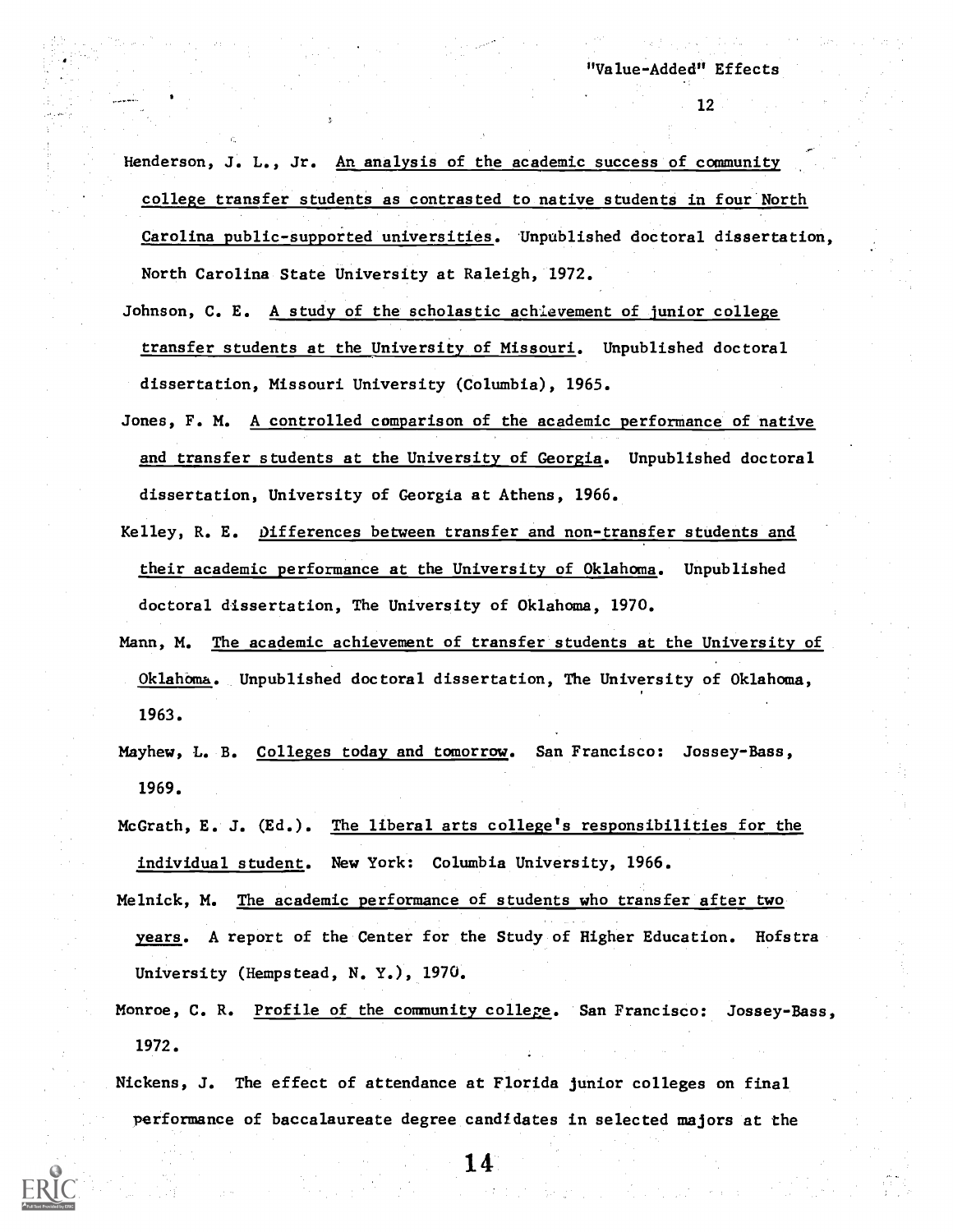Florida State University. College and University, Spring, 1970, pp. 281- 288.

Patterson, F., & Longworth, C. R. The making of a college: Plans for a new departure in higher education. Cambridge, Mass.: MIT Press, 1966.

- Riesman, D., Gusfeld, J., & Gamson, Z. Academic values and mass education. Garden City, N.J.: Doubleday, 1971.
- Sutton, R. N. A comparative study of the academic performance of University of Kentucky community college transfer and native students initially matcned on six characteristics. Unpublished doctoral dissertation, University of Kentucky, 1969.
- Wermers, D. J. Achievement by junior college transfers, four-year college transfers, and native juniors as measured by the CLEP general examinations. Paper presented at the annual meeting of the American Educational Research Association (New Orleans, Louisiana, February 25-March 1, 1973).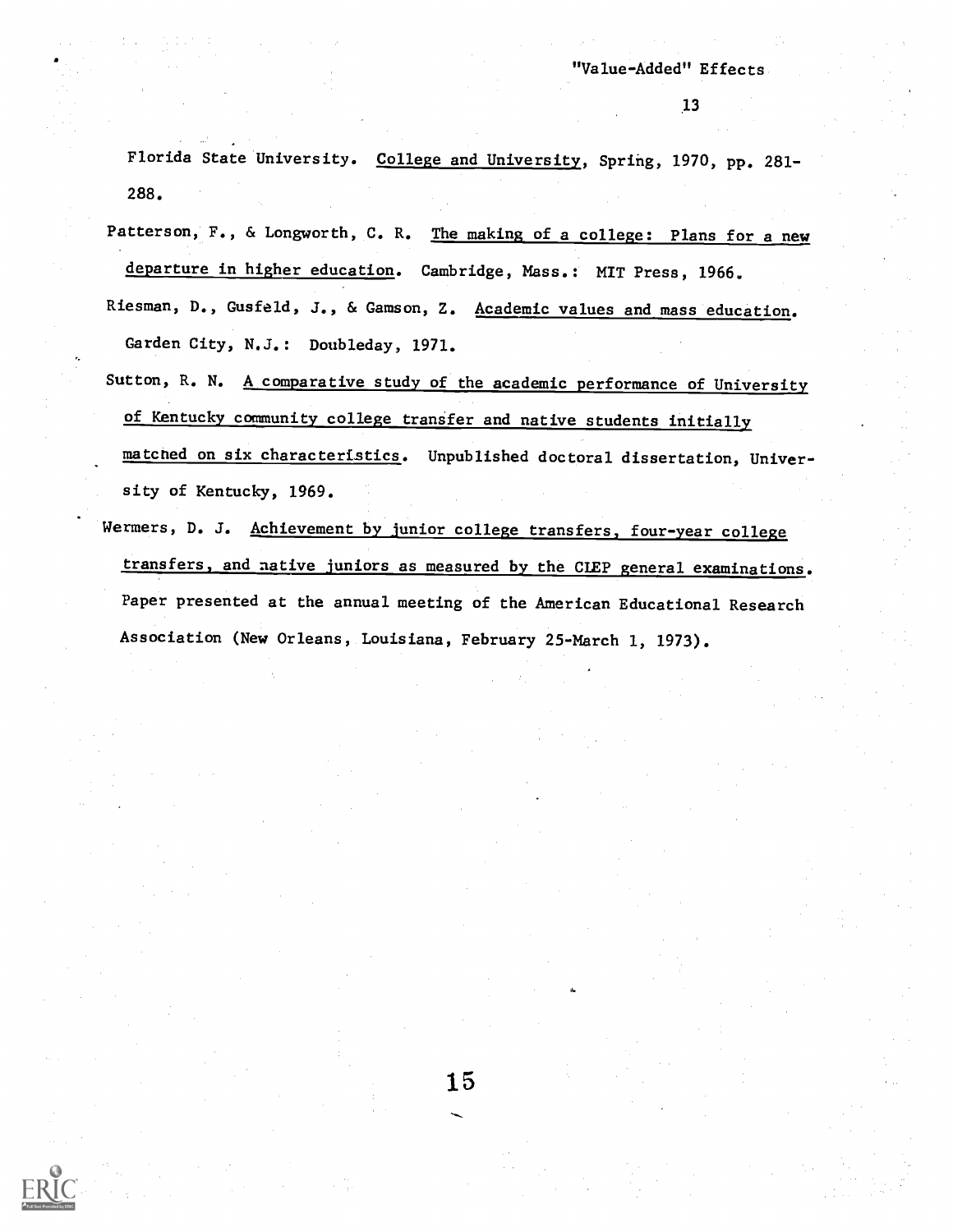五次

# Table 1

# Academic Indicators for Native and Transfer Studentsa

| Type of<br>Institution    | $\underline{N}$ |               | Mean Rank<br>in High<br>School | Mean<br>Mean<br>SAT<br>SAT<br>Verbal<br>Math |             | Mean Final<br>Two-year GPA<br>at UNC-CH |
|---------------------------|-----------------|---------------|--------------------------------|----------------------------------------------|-------------|-----------------------------------------|
| Native<br>UNC-CH          |                 | $601(100\%)$  | Top $15\%$                     | 579                                          | 549         | 3.02                                    |
| Transfer                  |                 | 431(102%)     |                                |                                              |             |                                         |
| Two-year<br><b>Fublic</b> |                 | 29(7%)        | Top $31\%$                     | 503                                          | 476         | 2.83                                    |
| Two-year<br>Private       |                 | $129(30\%)$   | Top $30%$                      | 461                                          | 468         | 2.79                                    |
| Four-year<br>Public       |                 | 149(34)       | Top $22\%$                     |                                              | $534 - 570$ | 3.09                                    |
| Four-year<br>Private      |                 | $12\mu$ (29%) | Top $22\%$                     | 543                                          | 521         | 3.97                                    |

16

ER